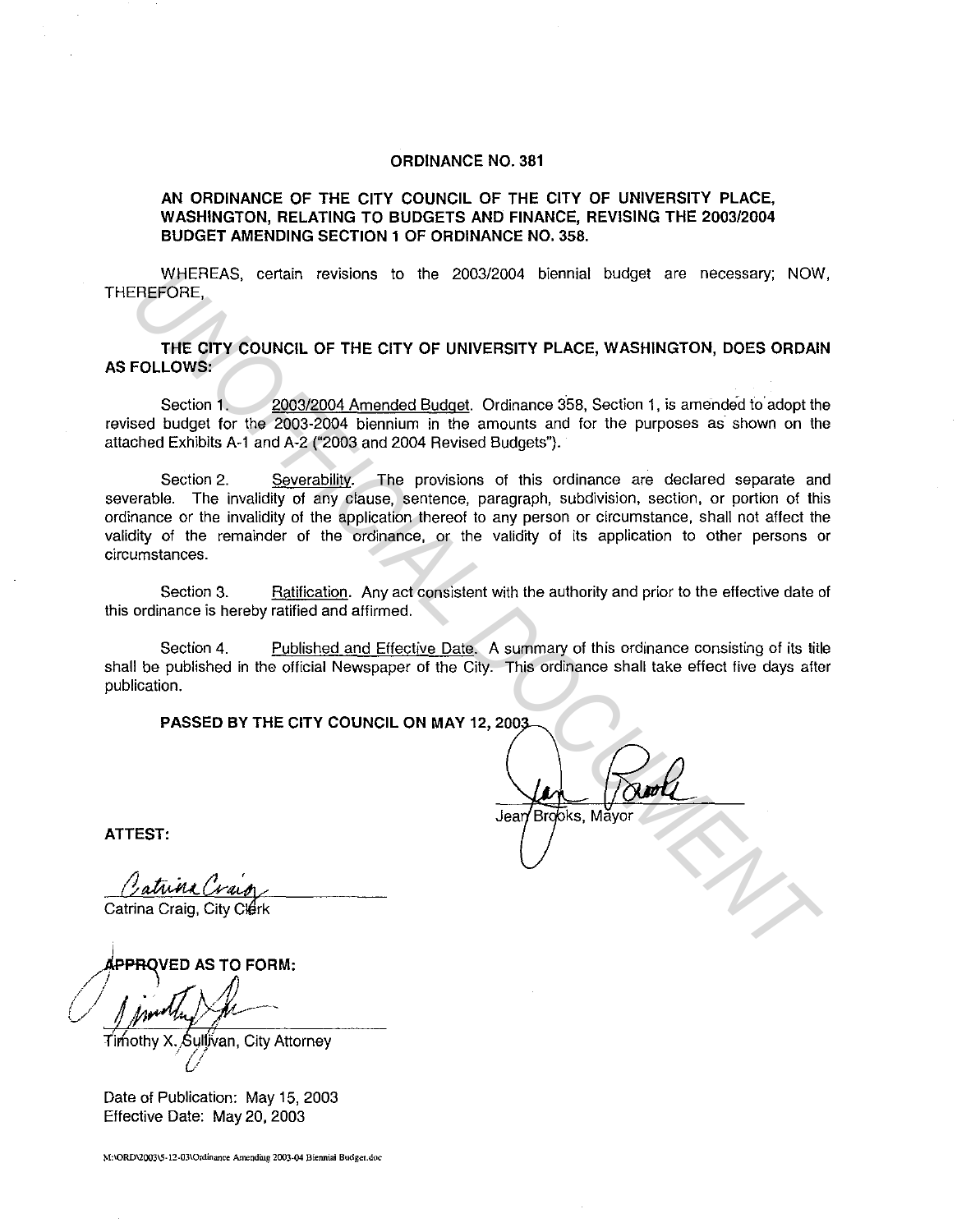## **EXHIBIT A-1<br>CITY OF UNIVERSITY PLACE** 2003 Adopted Budget

|                     |                                         |                     | <b>REVENUES</b> |                |    |               | <b>EXPENDITURES</b> |            |                 |
|---------------------|-----------------------------------------|---------------------|-----------------|----------------|----|---------------|---------------------|------------|-----------------|
|                     |                                         |                     | & OTHER         |                |    |               | & OTHER             |            | <b>ENDING</b>   |
|                     | <b>FUND</b>                             |                     | <b>SOURCES</b>  |                |    |               | <b>USES</b>         |            | <b>BALANCE</b>  |
|                     | Fund                                    | <b>Adopted</b>      | Adjustment      | <b>Revised</b> |    | Adopted       | Adjustment          | Revised    | <b>Balance</b>  |
| Operating           |                                         |                     |                 |                |    |               |                     |            |                 |
| General             |                                         |                     |                 |                |    |               |                     |            |                 |
| 001                 | General                                 | 13,118,235 \$<br>£. | 898,118 \$      | 14,016,353     | \$ | 10,725,431 \$ | $140,232$ \$        | 10,865.663 | 3,150,690<br>\$ |
|                     | <b>Special Revenue</b>                  |                     |                 |                |    |               |                     |            |                 |
| 101                 | Street                                  | 1,631,348           | 12,000          | 1,643,348      |    | 1,631.348     | 12,000              | 1,643,348  |                 |
| 102                 | <b>Arterial Street</b>                  | 210,956             | 14,028          | 224.984        |    | 196.891       |                     | 196.891    | 28,093          |
| 103                 | Real Estate Excise Tax                  | 560,000             | 230,957         | 790,957        |    | 560,000       |                     | 560,000    | 230.957         |
| 120                 | Path & Trails                           | 31.153              | (231)           | 30,922         |    |               |                     |            | 30.922          |
| 140                 | Surface Water Mgmt                      | 1,857,015           | 38,348          | 1,895 363      |    | 1,857,015     | 38,348              | 1,895.363  |                 |
| 188                 | Strategic Reserve                       | 655,656             | (18,500)        | 637,156        |    |               |                     |            | 637,156         |
|                     | Sub-total Special Revenue               | 4,946,128           | 276,602         | 5,222,730      |    | 4,245,254     | 50,348              | 4,295,602  | 927,128         |
| <b>Debt Service</b> |                                         |                     |                 |                |    |               |                     |            |                 |
| 201                 | Debt Service                            | 1,182,445           |                 | 1,182,445      |    | 1,182,445     |                     | 1,182,445  |                 |
|                     | <b>Sub-total Debt Service Funds</b>     | 1,182,445           |                 | 1,182,445      |    | 1,182,445     |                     | 1,182,445  |                 |
|                     | <b>Total Operating:</b>                 | 19,246,808          | 1,174,720       | 20,421,528     |    | 16,153,130    | 190,580             | 16,343,710 | 4,077,818       |
|                     |                                         |                     |                 |                |    |               |                     |            |                 |
| Capital Improvement |                                         |                     |                 |                |    |               |                     |            |                 |
| 301                 | Parks CIP                               | 832,828             | 3,440,354       | 4,273,182      |    | 729,538       | 3,440,354           | 4,169,892  | 103,290         |
| 302                 | Public Works CIP                        | 3,289,333           | 1,724,100       | 5,013,433      |    | 2,500,553     | 1,724,100           | 4,224.653  | 788,780         |
| 303                 | Municipal Facilities CIP                | 126,000             | 19,253          | 145,253        |    | 26,000        | 19,253              | 45,253     | 100,000         |
| 304                 | Surface Water Mgmt CIP                  |                     |                 |                |    |               |                     |            |                 |
|                     | Sub-total CIP                           | 4,248,161           | 5,183,707       | 9,431,868      |    | 3,256,091     | 5,183,707           | 8,439,798  | 992,070         |
| Internal Service    |                                         |                     |                 |                |    |               |                     |            |                 |
| 501                 | Fleet & Equipment                       | 768.425             | 43,231          | 811,656        |    | 128,650       |                     | 128,650    | 683,006         |
| 502                 | Information Technology & Services       | 1,274,887           | 167,995         | 1,442,882      |    | 595,195       | 84,870              | 680,065    | 762,817         |
| 505                 | Property Management                     | 230,010             | 6,774           | 236.784        |    | 230,010       | 6,774               | 236,784    |                 |
| 506                 | Risk Management                         | 205,760             | (4, 114)        | 201,646        |    | 158,350       |                     | 158,350    | 43.296          |
|                     | Sub-total Internal Service              | 2,479,082           | 213,886         | 2,692,968      |    | 1,112,205     | 91,644              | 1,203,849  | 1,489,119       |
|                     | Non-Annually Budgeted                   |                     |                 |                |    |               |                     |            |                 |
| -150                | Donations and Gifts to University Place | 50,691              | (16, 253)       | 34,438         |    | 23,500        | 10,938              | 34,438     |                 |
|                     | Sub-total Non-Annually Budgeted         | 50.691              | (16, 253)       | 34,438         |    | 23,500        | 10,938              | 34,438     |                 |
|                     | <b>Total Budget</b>                     | \$<br>26,024,742 \$ | $6,556,060$ \$  | 32,580,802     | S. | 20,544,926 \$ | 5,476,869 \$        | 26,021,795 | 6,559,007<br>S. |

 $\sim 10^7$